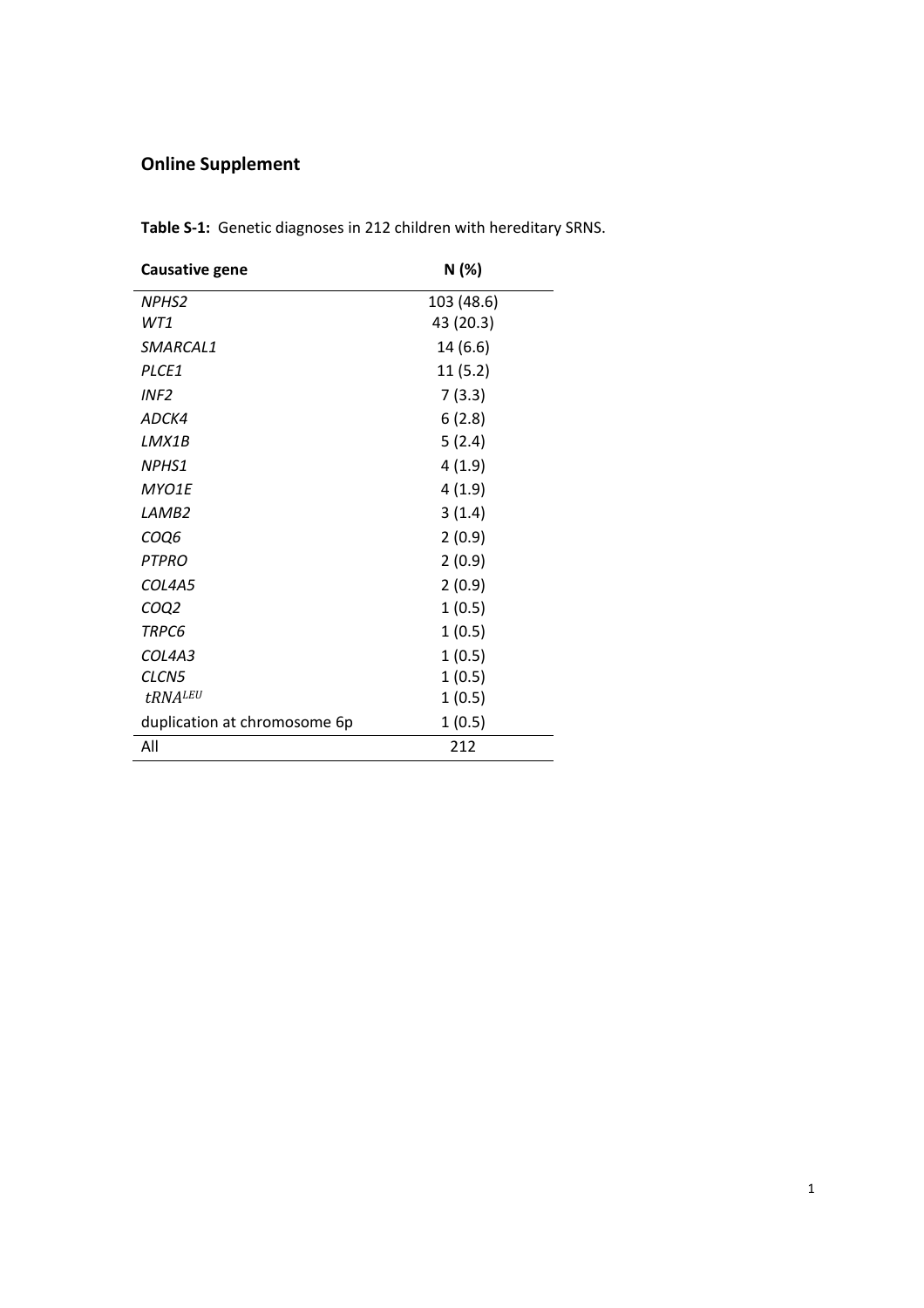| Gene              | Mutation                                                   | Age<br>at disease<br>onset (yrs) | Serum<br>albumin at<br>disease onset<br>(g/l) | Histo-<br>pathology | First year<br>response to IIS | Immuno-<br>suppression<br>(± oral Pred.) | RAS<br>Antagonist      | Follow-up<br>(yrs) | Remission<br>status at last<br>observation | Status at last<br>observation |
|-------------------|------------------------------------------------------------|----------------------------------|-----------------------------------------------|---------------------|-------------------------------|------------------------------------------|------------------------|--------------------|--------------------------------------------|-------------------------------|
| WT1               | c.1351T>C p.(Phe451Leu)<br>previously referred as p.F383L  | 3.2                              | 32.0                                          | FSGS                | Complete rem.                 | CSA,<br>Pred.pulses                      |                        | 12.0               | No rem.                                    | CKD <sub>2</sub>              |
| NPHS <sub>2</sub> | c.[365G>C];[851C>T]<br>p.[(Trp122Ser)];[(Ala284Val)]       | 5.4                              | 28.0                                          | MCGN                | Complete rem.                 | <b>CSA</b>                               | Enalapril,<br>Losartan | 4.8                | No rem.                                    | Peritoneal<br>dialysis        |
| NPHS <sub>2</sub> | c.[868G>A];[868G>A]<br>p.[(Val290Met)];[(Val290Met)]       | 7.9                              | 30.0                                          | MCGN                | Partial rem.                  | <b>CSA</b>                               | Enalapril              | 1.5                | Partial rem.                               | CKD <sub>1</sub>              |
| NPHS <sub>2</sub> | c.[249del];[538G>A]<br>p.[(Leu84Trpfs*15)];[(Val180Met)]   | 3.9                              | 37.0                                          | MesPGN              | Partial rem.                  | <b>CSA</b>                               |                        | 2.5                | Partial rem.                               | CKD <sub>1</sub>              |
| NPHS <sub>2</sub> | c.[419delG];[506T>C]<br>p.[(Gly140Aspfs*41)];[(Leu169Pro)] | 1.0                              |                                               | FSGS                | Partial rem.                  | CSA,<br>Pred.pulses                      |                        | 0.2                | Partial rem.                               |                               |
| NPHS <sub>2</sub> | c.[353C>T];[(353C>T)]<br>p.[Pro118Leu(;)Pro118Leu]         | 1.3                              | 29.0                                          | FSGS                | Partial rem.                  | Pred.pulses                              | Ramipril               | 4.3                | No rem.                                    | CKD <sub>1</sub>              |
| WT1               | $c.1432 + 4C > T$<br>previously referred as IVS9+4C>T      | 8.0                              | 29.0                                          | FSGS                | Partial rem.                  | CSA,<br>Pred.pulses                      | Enalapril              | 5.6                | No rem.                                    | CKD <sub>3</sub>              |
| WT1               | c.1372C>T p.(Arg458*)<br>previously referred as p.390X     | 15.3                             | 25.0                                          | FSGS                | Partial rem.                  | <b>CSA</b>                               |                        | 2.7                | No rem.                                    | CKD <sub>4</sub>              |
| COQ6              | c.[1058C>T];[(1058C>T)]<br>p. [Ala353Asp(;)Ala353Asp]      | 7.0                              | 28.0                                          | unknown             | Partial rem.                  | <b>CSA</b>                               |                        | 3.1                | No rem.                                    | CKD <sub>5</sub>              |
| WT1               | $c.1432 + 5G > A$<br>previously referred as IVS9+5G>A      | 8.1                              | 37.0                                          | FSGS                | Partial rem.                  | <b>CSA</b>                               | Enalapril              | 8.6                | No rem.                                    | CKD <sub>5</sub>              |

**Table S-2:** Characteristics of patients with hereditary SRNS and reported responsiveness to intensified immunosuppression (IIS).

The reference transcripts for mutation description are: *COQ6* - NM\_182480.2; *NPHS2* - NM\_014625.2; *WT1* - NM\_024426.4;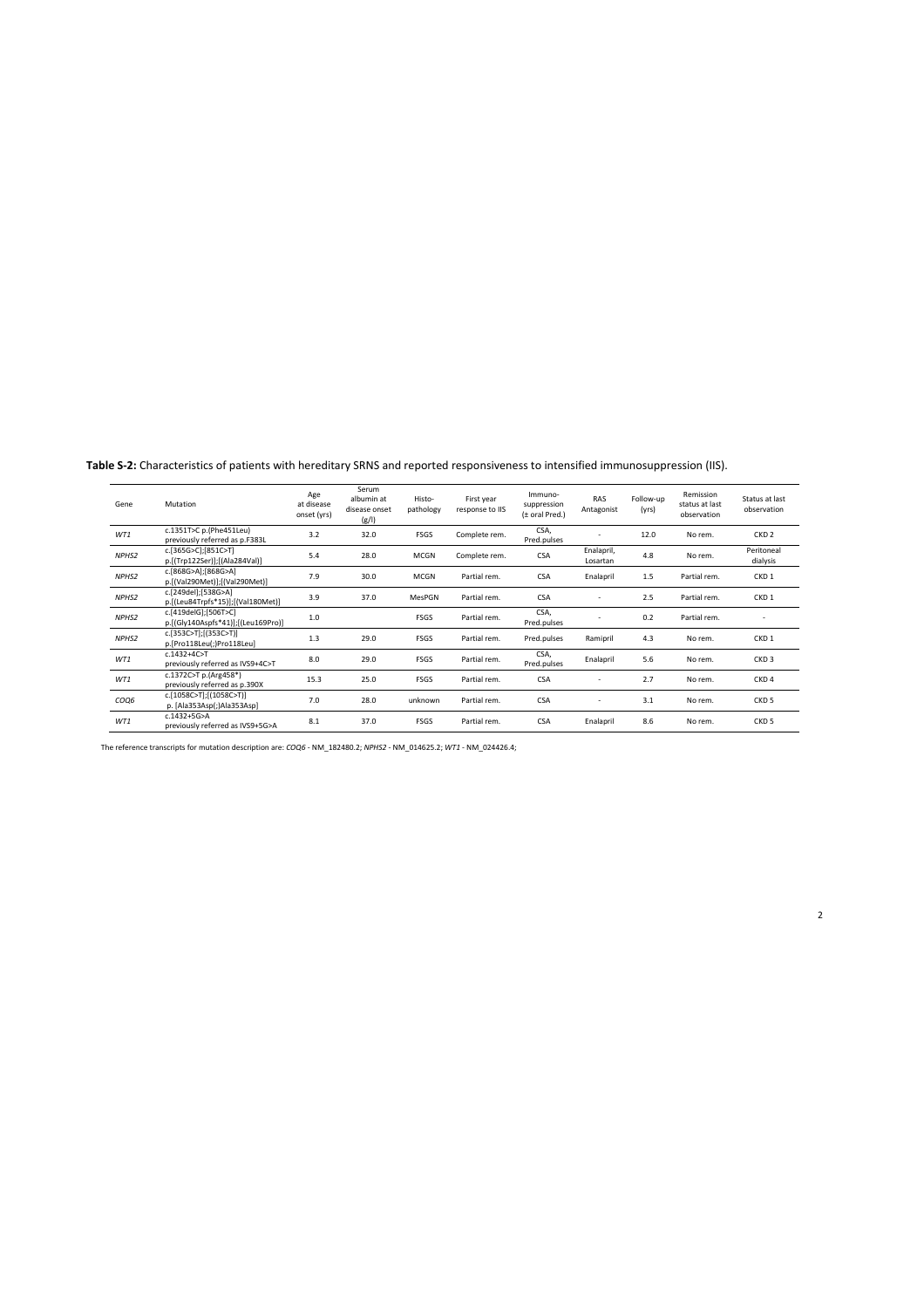

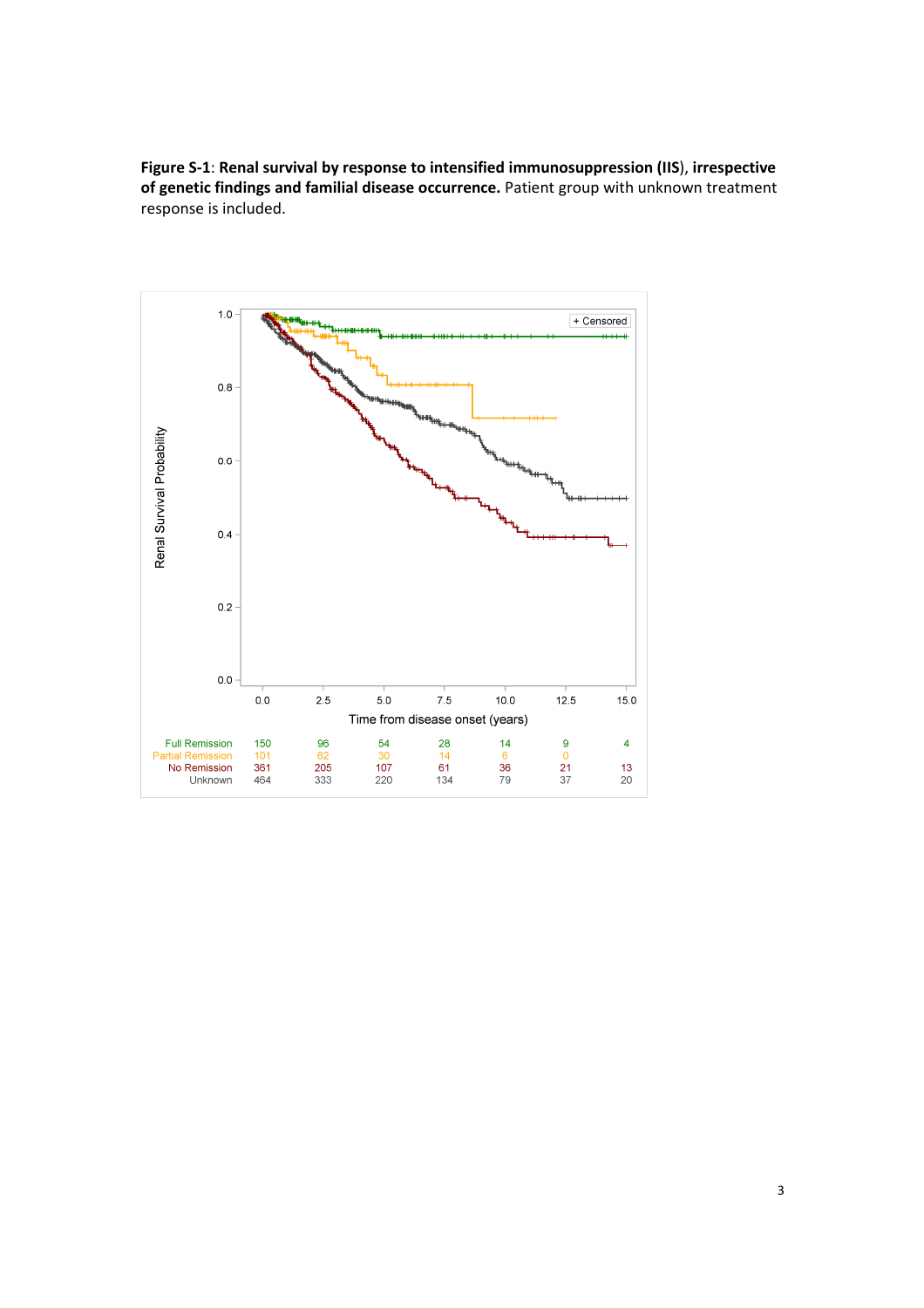**Figure S-2: Renal survival by initial treatment response, genetic findings and familial disease occurrence.** Patient groups with sporadic disease occurrence and unknown treatment response are included.

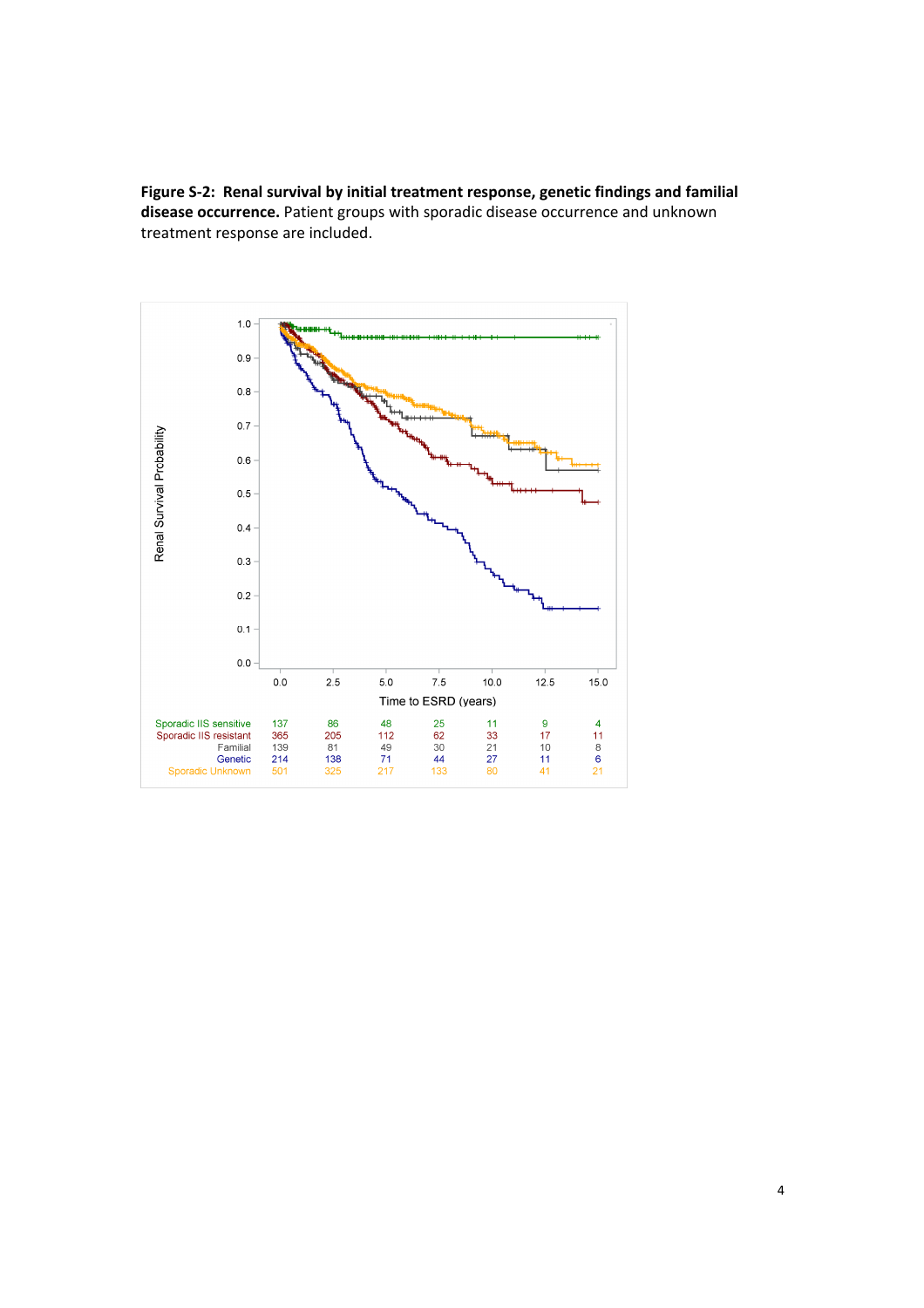**Figure S-3: Renal survival by major genetic entities** in 212 children with hereditary SRNS.